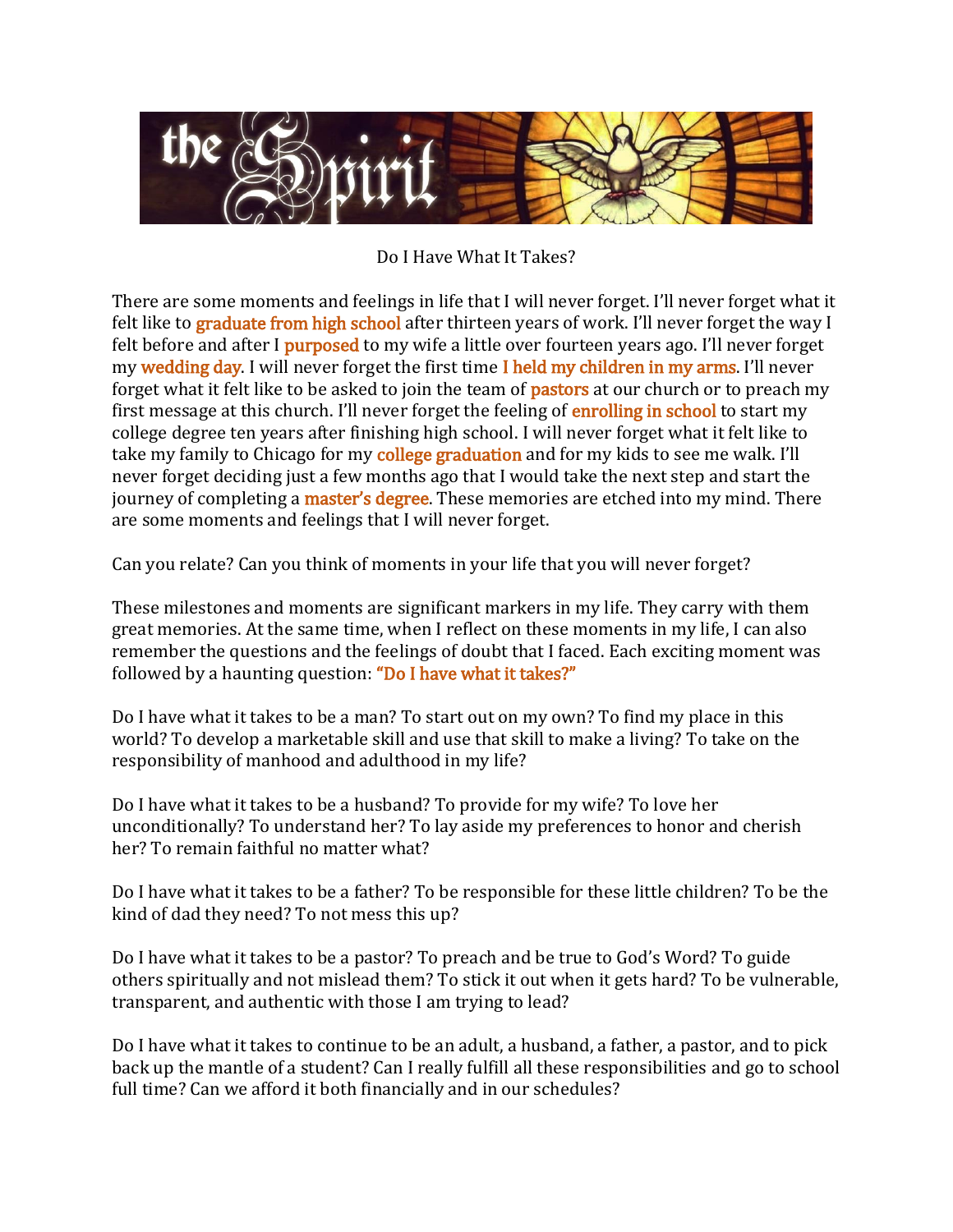Do I have what it takes?

This question is very human. It is a question we all face. All of us, at multiple points in our lives, must ask and answer the question, "Do I have what it takes?"

This question is as old as human history, and it is the exact question that both of our main characters in today's Bible story were forced to face.

Today's story is a story that will be familiar to those of you who have familiarity with famous stories in the Bible. Let's open our Bibles to 1 Samuel 17 to the story of David and Goliath.

Before we jump into this story, I would like to give us some important context so that we can really understand what this story is all about. When most people here this story, they are under the impression that the two main characters in this story are David and Goliath. However, when we read this story in its full context in the Scriptures, it is very clear that the story is not really about David and Goliath, but rather about **David and King Saul**. Let me explain.

God had appointed Saul to be the first king of Israel. Do you remember the story? At first, Saul was not looking to be the first king of Israel. In fact, Saul was hiding in the baggage. From the beginning of Saul's story we get the idea that Saul was not sure he had what it would take to be the king. However, by divine providence, Saul became the first king of Israel. The Bible describes Saul as a tall and handsome man. He was a head taller than all the Israelites around him. Saul was a man who looked the part of a king.

As God's anointed, Saul began to perform the duties and responsibilities of king. However, Saul was pledged by insecurity and pride. It became common for Saul to be concerned by what other people thought about him and to make decisions based on the fear of man rather than the fear of God. In fact, there were times that Saul chose to outright disobey God in order to please others. Eventually, this led to God using the prophet Samuel to strip Saul of God's anointing as king. Saul still occupied the role as king in Israel, but God's anointing had left Saul and was to be given to another.

Through Samuel, God placed His anointing on a lowly shepherd boy named David. David did not fit the image of "king" like Saul did. David was too young, too small, and too insignificant for most to even consider him as a candidate. But God told Samuel that man judges the outward appearance, but the Lord weighs the heart. God saw something in David's heart that made him fit to be the next king of Israel.

From 1 Samuel 15 until 2 Samuel 8, the storyteller is making one big point: Why David is fit to be king and Saul is not. For this reason, today's story in 1 Samuel 17 is not really about David and Goliath, it is about David and King Saul. Both these men are faced with a difficult test: Goliath. When faced with this test, both men were forced to ask and answer the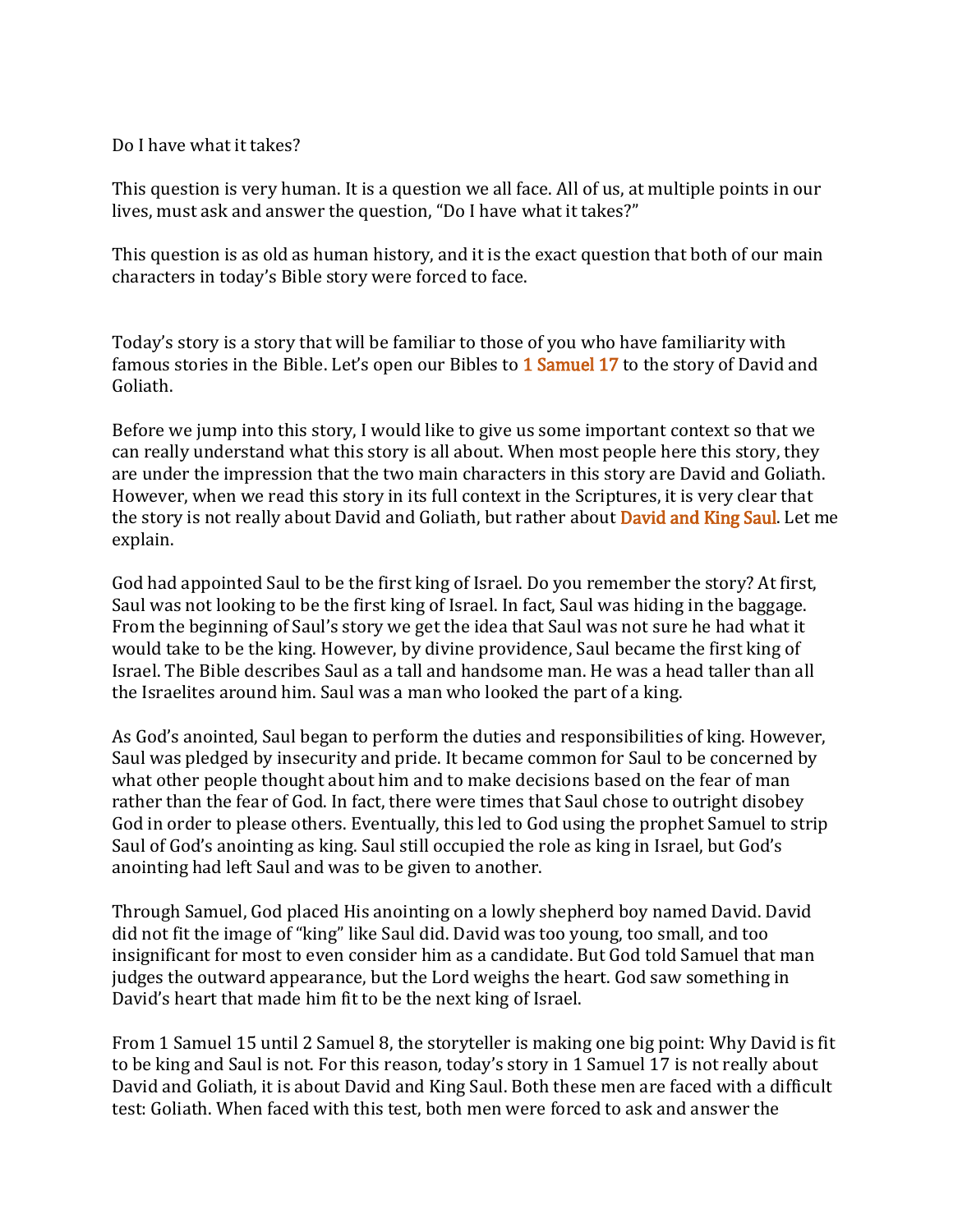question, "Do I have what it takes?" The way these two men respond to this challenge helps reveal what they believed about God and about themselves. With this background in mind, let's jump into our story in 1 Samuel 17.

The story begins by setting the scene. The Philistines were the nation of Israel's biggest rivals at this point in history. Philistine invaders had set up camp inside the borders of the Promised Land. Israel was not invading; they were being invaded. The Philistine army was sitting on King Saul's porch. Here is a map that will help us understand where this battle took place.



The Bible says that this battle took place in the Valley of Elah. The Philistines were invading the Promised Land, so Saul and his army went out to meet them. Saul's army drew up their battle line to meet the Philistines on one side of the valley, and the Philistine army drew up their battle line on the others side. Here is a picture to help us get this scene in our minds.



Once the armies had established their camps, the storyteller introduces the warrior giant called Goliath. Saul was tall, but this man was a giant and a seasoned warrior. Everything the storyteller says about this man called Goliath of Gath is intended to help the reader understand his advantage on the battlefield: from his height, to his bronze helmet, to his coat of armor, to his javelin, to his shield bearer. Many details are provided in the text and they all serve one primary purpose: challenging this man appeared to be a death sentence.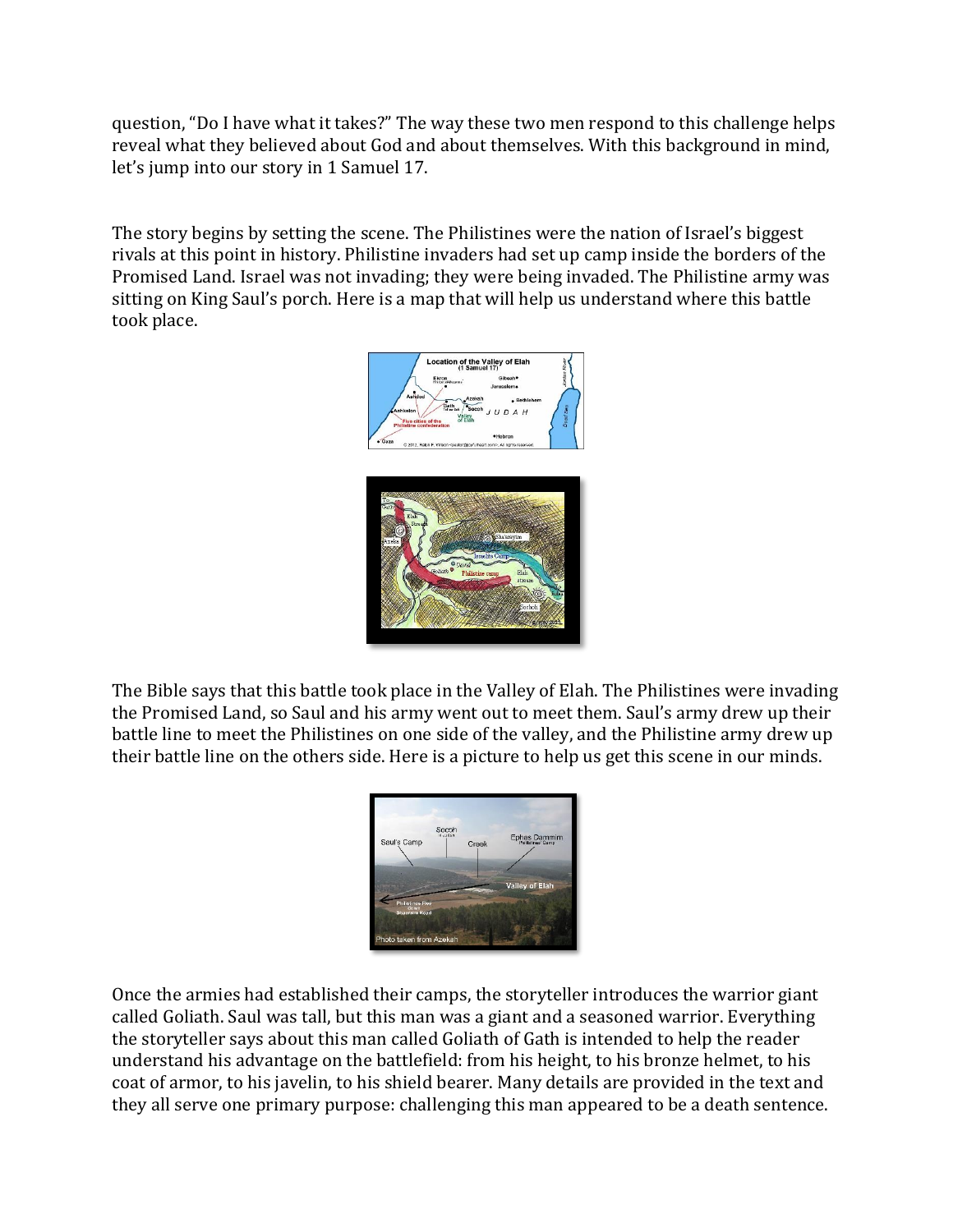Based on this description, anyone with any knowledge of present-day warfare would have considered this man to be invisible on the battlefield.

Dressed in full array, Goliath presented himself on the battlefield. He stood on his side of the valley and shouted at the ranks of Israel. He said, "Why do you come out and line up for battle? Am I not a Philistine, and are you not the servants of Saul? Choose a man and have him come down to me. If he is able to fight and kill me, we will become your subjects; but if I overcome him and kill him, you will become our subjects and serve us" (1 Samuel 17:8-9). We need to understand that this type of champion warfare was not uncommon in Saul's day. Rather than deploy entire armies of men to combat, warriors would often be called upon to settle the battle in a one-on-one contest. The terms of the contest were that the losers would surrender the battlefield to the winners. That type of contest was exactly what Goliath was challenging Saul and his army to in this story. In this story, Saul was the most likely choice to meet Goliath on the battlefield. He was bigger than his other men and, as the king, he would have had more access to training in combat and experience in combat than anyone else. Goliath's challenge was open to anyone; but make no mistake, his challenge was directly at King Saul.

After presenting his challenge, Goliath said out loud, "I defy the armies of Israel!" When Saul saw Goliath and heard his challenge, Saul hid himself in fear. Following the example of their leader, the rest of the Israelites also hid themselves in fear.

We need to pause and understand the significance of the point that the storyteller is making in this story. Saul looked the part of king, Saul had the appearance of a king, but Saul also had a tendency to make judgements and determinations based on the outward appearances. When Saul saw Goliath, he was faced with the question: "Do I have what it takes?" Saul's answer to that question was, "I do not. He is bigger than I am. If I go out, he will defeat me." So, Saul hid in fear. Goliath continued to come forward and make his challenge and speak his defiance against Israel every morning and evening for forty days.

Our story in 1 Samuel 17 takes a quick jump to a new scene with David and his father back at home. David was not at the battlefield because he was too young to join Saul's army as a warrior. So, while David's three older brothers were off at war, David was left at home to tend the sheep. On this day, David's father, Jesse, came to David and instructed David to visit his brothers on the battlefield. David was to take food to his brothers and to thee commanders of his brother's unit. Jesse also instructed David to check in with his brothers to make sure they were doing alright and to bring back some sort of assurance from them.

Early the next morning David left the flock in someone else's care and went to the battlefield like his father told him to do. David arrived at the battlefield at the time when the armies were lining up to face each other. David left his supplies with the keeper and ran to the battle lines and found his brothers. As they were talking, Goliath, the Philistine champion from Gath, stepped out from his lines and began to shout his usual defiance, and the Israelite soldiers ran in fear. However, this time, the Bible says that David heard him.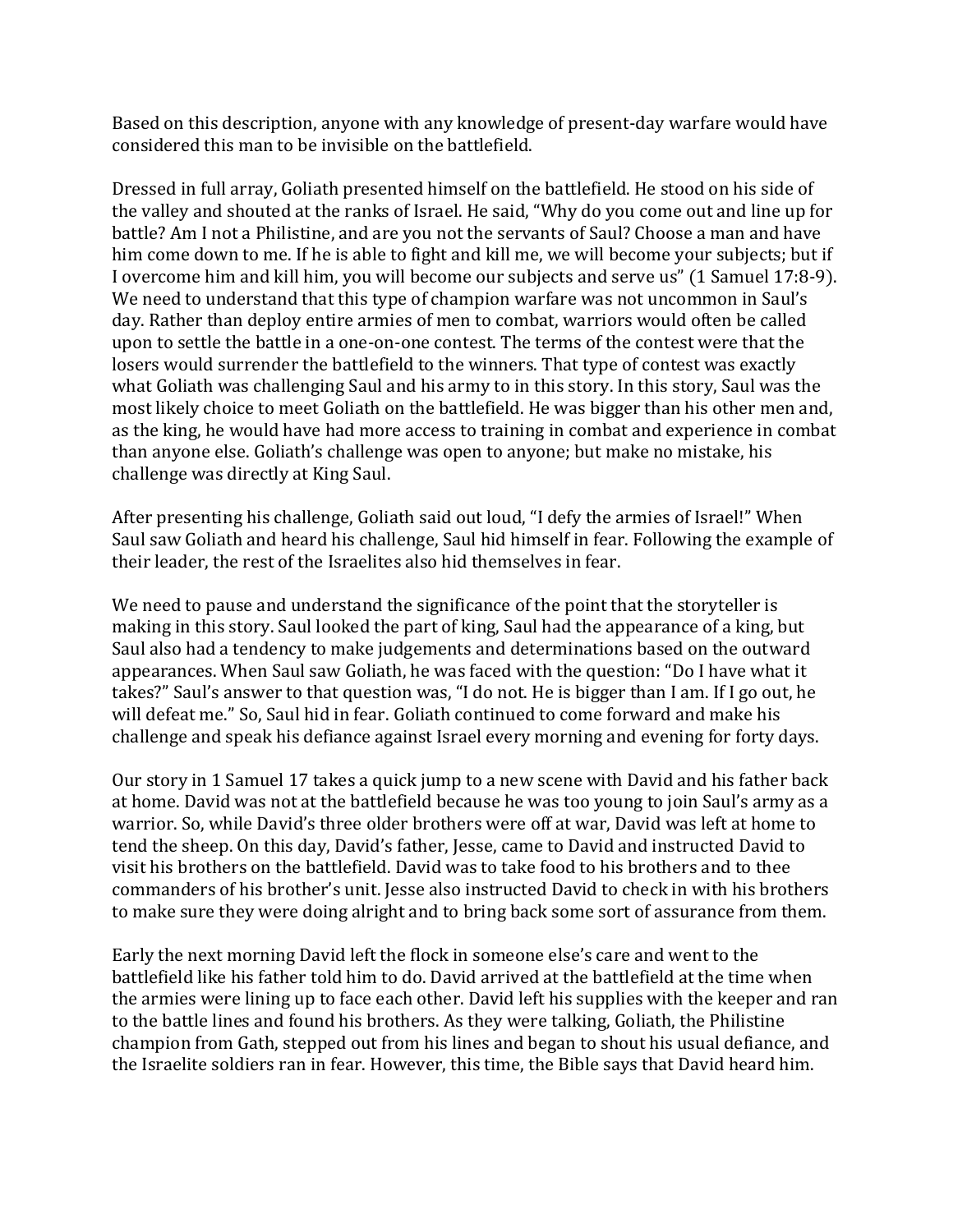The Israelite soldiers had been talking amongst themselves. They had been saying that Saul had promised that whoever kills Goliath would receive great wealth from the king, would be given his daughter in marriage, and will exempt his family from taxes in Israel. Clearly, Saul didn't believe he had what it took to face Goliath. Saul was taking whatever measures he could to rid himself of this conflict while remaining in his tent!

After hearing Goliath, David had a different perspective on the challenge. He began to ask, "What did you say would be done for the man who kills this Philistine and removes this disgrace from Israel? Who is this uncircumcised Philistine that he should defy the armies of the living God!"

The soldiers repeated and told him what Saul said.

Clearly, David had a different perspective than Saul or the other soldiers! David was not afraid after hearing Goliath's taunts. David was emboldened.

It wasn't long after David learned of this challenge and was emboldened that his faith and resolve was tested. His eldest brother, Eliab, heard what David was saying to the men. When he heard it, Eliab began to burn with anger. He asked, "Why have you come down here? Where are your sheep, shepherd boy! I know how conceited you are and how wicked your heart is; you came down only to watch the battle!" What a judgement! David's heart was being questioned by his oldest brother. It isn't easy to face that kind of criticism from a respectable member of your family. Once again, David was faced with the question, "Do I have what it takes?"

So, how did David respond to this discouragement? David's confidence was not shaken in the slightest. In typical "little-brother" fashion, David said, "What? Am I not allowed to talk anymore?" He then turned away to someone else and kept talking about the challenge. David continued to speak, and his words stirred up the camp. No one had been talking like David in the entire forty days that Goliath had been speaking his challenge and defiance! In fact, David's speech stirred up the camp so much that his words reached the ears of King Saul. After what David said was reported to Saul, Saul summoned David.

When he reached King Saul, David faced yet another opportunity for discouragement. David told Saul, "Let no one lose heart on account of this Philistine; your servant will go and fight him!" In response, Saul told David that he couldn't be the one to fight Goliath. He was too young and had too little experience as a warrior.

Once again, David was faced with the question, "Do I have what it takes?" It isn't easy to be challenged by a leader in a respectable position. So, how did David respond to King Saul's discouraging words?

David understood that Saul was concerned because he did not have enough experience. So, David told him about his experience as a shepherd boy watching his father's sheep. David explained that, sometimes, a bear or a lion would come to take one of the sheep. David told Saul that when that happened, he would go after the bear or lion to rescue the sheep. When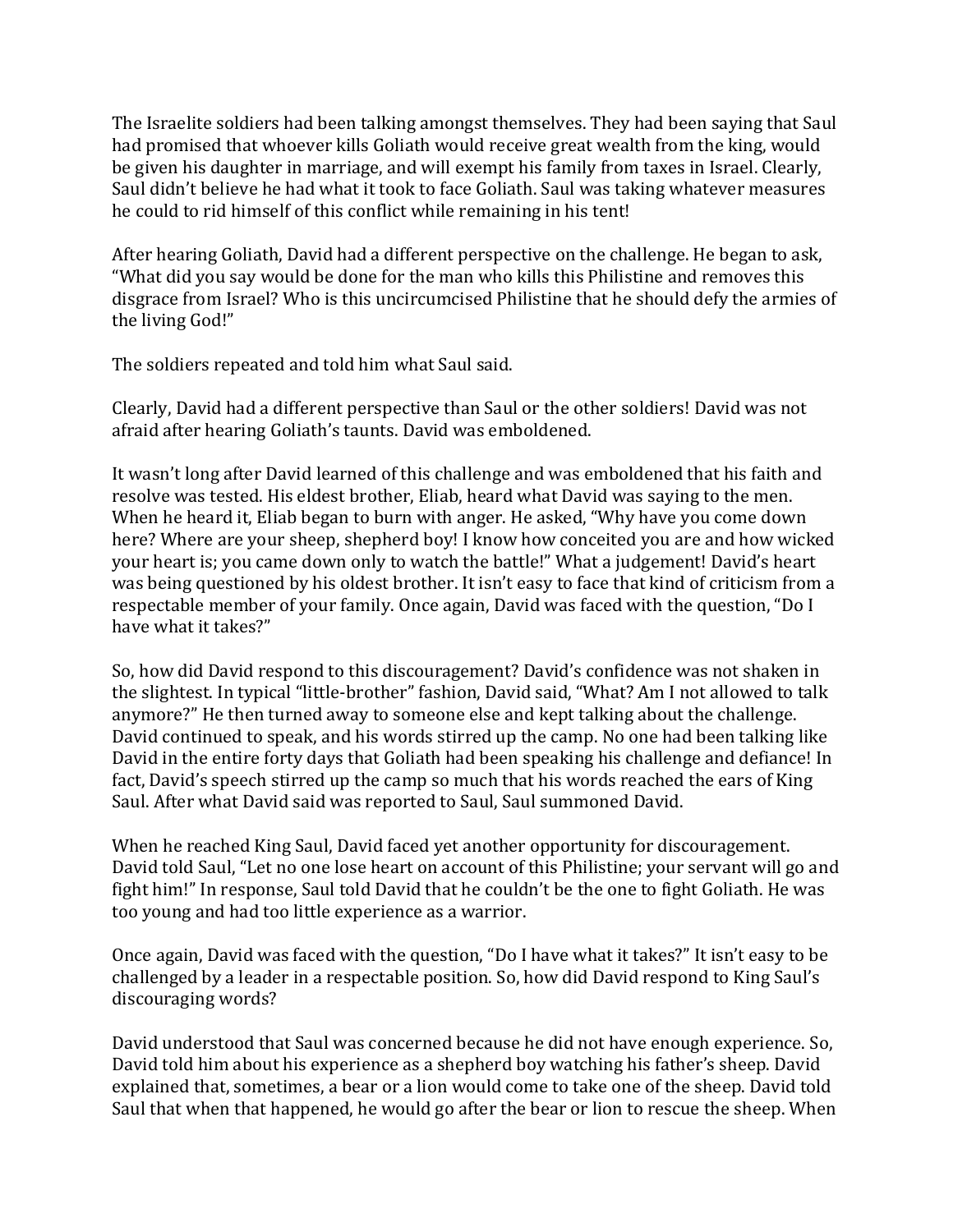the wild animal turned on David, David would grab it by its hair, strike it, and kill it. Then, David began to reveal where his source of confidence was coming from. David said, "This uncircumcised Philistine will be like one of them, because he has defied the armies of the living God. The Lord who rescued me from the paw of the lion and the paw of the bear will rescue me from the hand of this Philistine."

There you have it! So, David was faced with the same question as Saul: "Do I have what it takes?" Saul looked at the giant warrior and answered, "No. I do not have what it takes." But David looked at God and said, "Yes. Because of God I have what it takes to do God's will." It is interesting to me that the name "Goliath" in the Hebrew means "to uncover or reveal." God certainly used Goliath to uncover and reveal the heart of David and the heart of Saul. They storyteller is building his case and showing us why David was fit to be king and Saul was not. David was fit to be king because when he asked the question, "Do I have what it takes," David looked to God for the answer, not to himself.

On the other hand, Saul's eyes continued to stay on the giant. Saul agreed to let David go to battle, and he tried to get David to wear his armor to the fight. David tried the gear on. It was big and bulky. David was not familiar with it. So, David refused to wear the armor. Instead, David opted for an armor he was more familiar with: God's protection and his shepherd boy's sling. David boldly went to the river, picked up five smooth stones for his sling, and went out to face the giant on the battlefield.

When David arrived on the battlefield, he faced yet another discouragement. When Goliath saw who Saul sent out to accept his challenge, Goliath was indignant! What an insult! The Bible says that when Goliath saw David, he despised him. Goliath shouted, "Am I a dog, that you come at me with sticks?" Then Goliath cursed David by his gods and said, "Come here, and I'll give your flesh to the birds!"

Once again, David was faced with the question, "Do I have what it takes?" He was facing down a warrior who, by all reasonable standards of warfare, would clearly win this fight. David had every opportunity to become discouraged and to retreat. How did David respond?

Once again, David looked past the giant and looked to God. He responded, "You come against me with sword and spear and javelin, but I come against you in the name of the Lord Almighty, the God of the armies of Israel, whom you have defied. This day the Lord will deliver you into my hands, and I'll strike you down and cut off your head. This very day I will give the carcasses of the Philistine army to the birds and the wild animals, and the whole world will know that there is a God in Israel. All those gathered here will know that it is not by sword or spear that the Lord saves; for the battle is the Lord's, and he will give all of you into our hands."

What a statement! Clearly, unlike Saul, David did not place his confidence in what he could see. He looked past his limited vision and saw God through eyes of faith. David was confident because he knew that it wasn't up to him. He didn't need to "have what it takes" to defeat Goliath. He needed to trust the purposes and plan of the One who does have what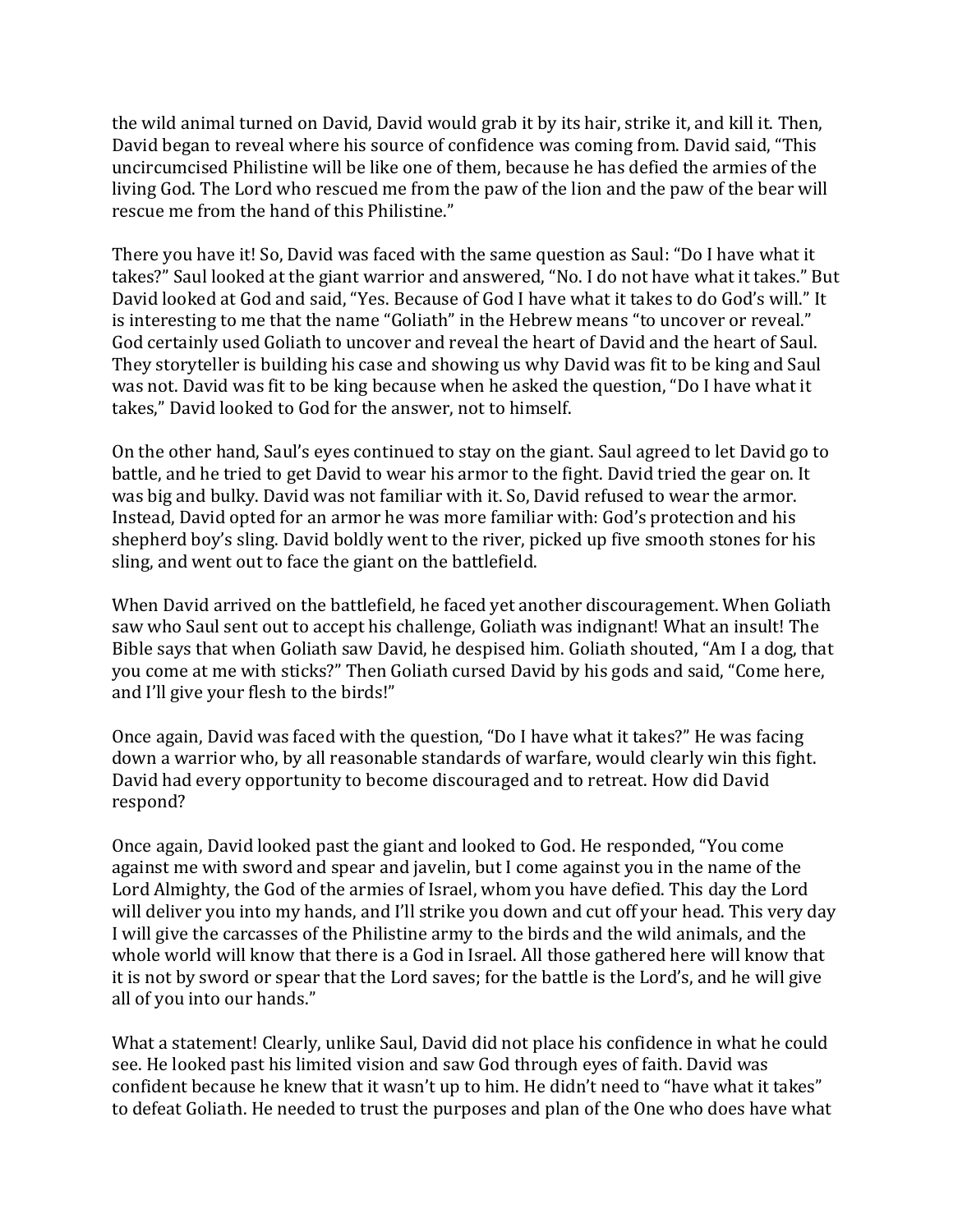it takes! David believed God would provide everything he needed to accomplish the task God had set before him.

Upon David's words, Goliath moved closer to attack him. David ran quickly to meet him. Reaching into his bag, David took out one stone. He slung it around and released the stone from his sling. The stone flew through the air with great velocity and struck the giant right on the forehead, crushing his skull. Goliath fell.

After Goliath had fallen, David ran over and stood over him. Pause. Do you notice something, or someone who is missing? Goliath's shield bearer! Where did he go? When I picture this scene of the battlefield in my mind, I see Goliath on the ground, David standing over him, a shield lying in the grass, and the back of the shield bearer in the distance as he retreats back to his line.

The Bible makes it a point to help us remember, once again, that David did not have a sword. David had to use Goliath's sword to finish the contest and cut off the giant's head. Why is this significant? Because it reminds us that David's confidence was not in his own abilities or in what he could see. That is what made David fit to be king and why Saul had lost favor with God. Saul looked to what he could see and trusted himself. David looked with eyes of faith at what he could not see and trusted in God.

David found victory in the face of great adversity. Not because of his stature, his abilities, or his own strength. When David was faced with the question, "Do I have what it takes," he didn't answer based on what he could see in himself or in Goliath. David answered the question by looking to God. David believed that God would deliver him and be faithful to His promises to him. David believed that he could bet on God's Word 100% and that God would come through for him.

Do you share David's faith? Do you believe that God will come through for you if you place your confidence in Him and align yourself with His mission and purpose for your life? No matter how great the challenge?

Young people, God will come through for you. As you face adulthood and uncertainty in your future, God will come through for you if you will put your confidence in Him and align yourself with His mission and purpose for your life. He will give you everything you need to accomplish His plan for your life. Without God, we don't have what it takes. When we look to God we have what it takes to do what He is calling us to do.

Parents, God will come through for you. As you face the difficult task of parenting your children through various seasons of life, God will come through for you if you will put your confidence in Him and align yourself with His mission and purpose. He will give you everything you need to accomplish the task He has placed in front of you. On your own, you don't have what it takes. When you align your life with God and place your confidence in Him, you have what it takes to do His will.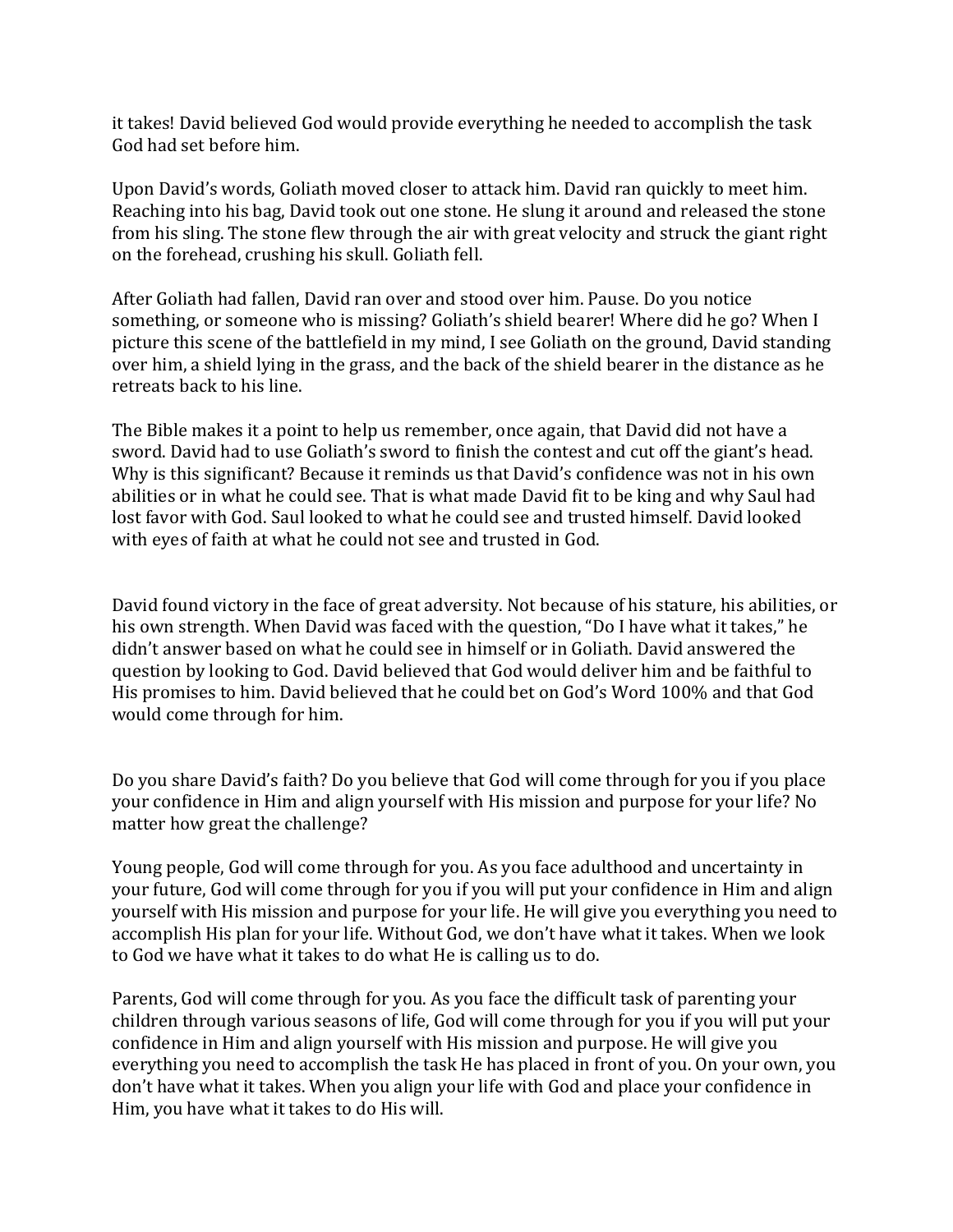Students, employees, and business owners, you have what it takes when you place your confidence in God and seek to do His will. Your job and your studies are not about you, they are about Him and His glory. When you face your challenges and giants and you respond by placing your confidence in God and aligning yourself with His purpose and mission for your life, He will come through for you.

Seniors and retired friends, you have what it takes when you place your confidence in God and seek to do His will. He will sustain you and give you the strength and energy you need to do His will and to make an impact on future generations. You can be confident that, even as your life and health changes, your life carries great significance. If you will look past what you see and look to God, He will give you all that you need to finish the race well.

Most importantly, church family, you have what it takes to be the witnesses God has called you to be. In this story, David shouted back to Goliath and promised that the whole world would know that there is a God in Israel. Church, just as David was God's royal ambassador on that battlefield, each one of us has been called by God to join Him in His mission to proclaim His glory to the world and to make disciples of Jesus together. On our own, we do not have what it takes. This mission is bigger than any of us. But when we look past what we can see and we look to God together, we will see that we have what it takes. Not by our own might. Not through our own abilities. Not with our own efforts. But because of the faithfulness of God. He has given us His Holy Spirit to empower us to be His witnesses.

## Acts 1:8

## You will receive power when the Holy Spirit comes upon you and you will be my witnesses to Jerusalem, Judea, Samaria, and to the ends of the earth.

Like Saul and David, God has presented each one of us with challenges, with giants. The way we respond will be determined by what we see. When we look at life challenges and see our own inabilities and the giants in front of us our faith will fail. Even if God is with us, we will not believe we have what it takes to move forward. But when we look past our own abilities and our challenges and fix our eyes on God, we will be emboldened and empowered to move forward with courage because we believe that, in Christ, we have what it takes to do anything that God wants us to do.

Our story from 1 Samuel 17 ends in an interesting way. There is a quick flashback. After the battle, the storyteller jumps back to the scene where David is going out to face Goliath. Saul is standing on his battle line with his commander. Saul askes his commander, "Who's son is that?" The commander doesn't know. After the battle, David comes up to Saul with Goliath's head in his hand. Saul asks, "Whose son are you?" David answers, "I am the son of Jesse, the Bethlehemite."

Through this flashback, the storyteller brings our attention back to his main point. This story wasn't really about David and Goliath. This story was about Saul and David. Can you imagine being Saul in that moment? He had every opportunity to face his challenge with the same heart, confidence, boldness, and promises as David. Yet Saul sat cowardly in his tent,